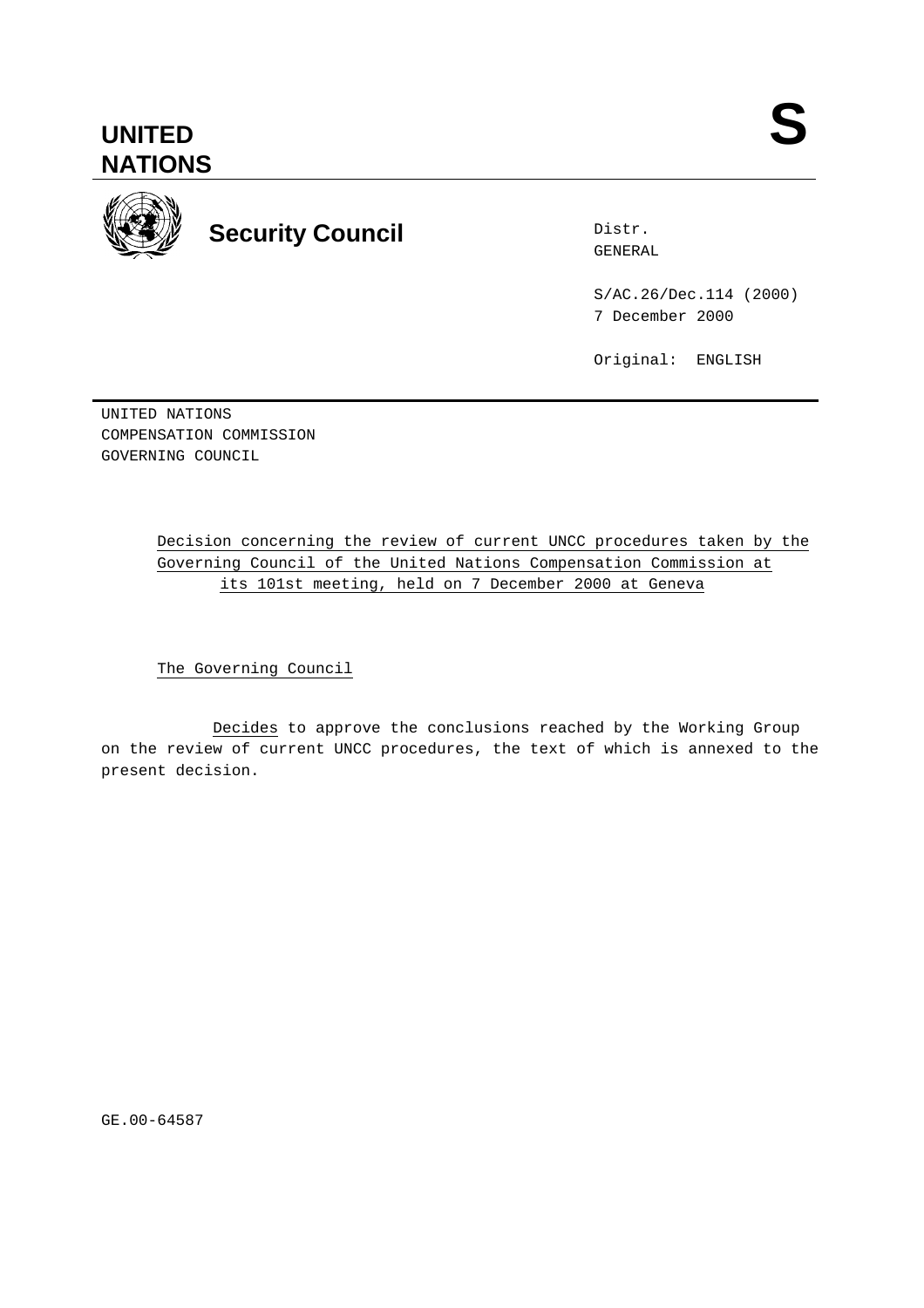### Annex

#### REVIEW OF CURRENT UNCC PROCEDURES

#### Introduction

1. In September 2000, the Security Council reached an agreement that the current UNCC procedures be reviewed before the end of the year, taking into account the recommendations made by the Executive Secretary. Pursuant to the Governing Council's recommendation, made at the thirty-seventh session, the Working Group has held a number of informal meetings in October and November 2000 for the purpose of carrying out that review, taking into account both the Executive Secretary's recommendations and the proposals put forward by delegations at the meeting held on 30 October 2000. The results of the review are contained in this report.

2. As outlined in the Secretary-General's report to the Security Council of 2 May 1991 (S/22559), the Governing Council has the responsibility for establishing guidelines on all policy matters, the Commissioners are in charge of the verification and valuation of the claims within the guidelines established by the Council and subject to approval by the Governing Council, and the secretariat provides services to, and carries out such tasks assigned to it by, the Council and the Commissioners.The Working Group is satisfied with this division of tasks between the Governing Council, the panels of Commissioners and the secretariat and is of the opinion that the work of the Commission to date has proceeded in a fair and efficient manner. It is not the objective of the Working Group, in conducting the review of current UNCC procedures, to make changes to this division of tasks.

3. The Working Group has considered the following proposals:

(a) the panels of Commissioners shall prepare separate reports on claims exceeding USD 1 billion;

(b) these reports are to be submitted to the Governing Council member states (with translation) at least three months before the session where they are to be considered;

(c) full claim files for such claims shall be forwarded to Iraq for consideration;

(d) Iraq should be given 12 months to consider such claim files, instead of the six months at present;

(e) after having considered these claim files Iraq shall be allowed to submit written views and comments to the panels of Commissioners which are to be reviewed in the reports;

(f) provisions shall be made by the panels of Commissioners to allow Iraqi representatives to participate in oral proceedings in such claims;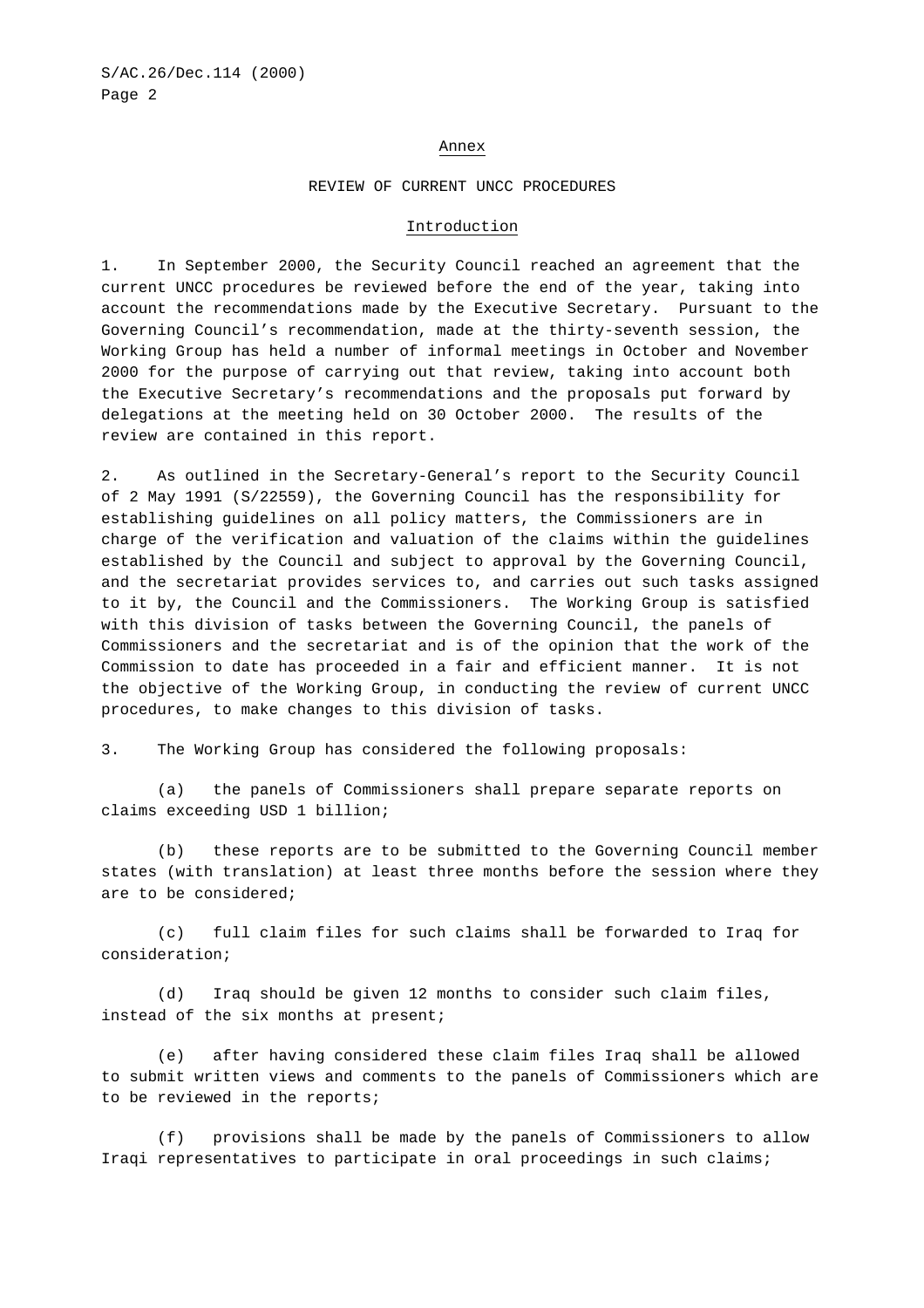(g) the Governing Council shall consider the panels' reports for such claims in the presence of representatives of Iraq who will have the right to express their views on the matter;

(h) the Iraqi request for access to funds to pay for legal and technical experts to assist in its responses to claims is to be satisfied;

(i) Council members should have more time (three months as a minimum) to review panel reports;

(j) upon the request of any member of the Council, any document used by the secretariat or the panels for the processing of the claims should be provided;

(k) a synthetic report should be submitted every six months to the Security Council on the work of the Commission, followed by an oral briefing for and consultations of the Security Council;

(l) every claim file should be made available by the panels to Iraq, so as to enable it to make its comments and observations available in writing;

(m) the time given to Iraq to respond should be increased from six months to 12 months;

(n) panels should transmit their draft recommendations to the claimants and Iraq to get their observations in a limited time period, and the final reports of the panels should be written in the light of the observations made by the parties;

(o) oral proceedings attended by the claimants and Iraqi experts should be scheduled by panels on a systematic basis;

(p) technical expertise for Iraq should be financed by a reasonable amount of the Commission's budget or its operating reserve or any other means deemed appropriate;

(q) up to three months to review reports raising significant legal or technical issue or where substantial compensation is recommended; and

(r) the provision of technical environmental expertise to Iraq for the review of the "F4" environmental claims.

4. After extensive discussions on all proposals, which included an exchange of views of a substantive nature with four Chairmen of the panels of Commissioners, the Working Group has agreed upon the following measures. The new arrangements will take effect as of the date of their adoption.

5. As these measures are being implemented immediately, the secretariat will inform the Governing Council as to any initial practical problems that may arise and where flexibility will be required, as will be the case, for instance, with the review period concerning the report on the first instalment of "F4" environmental monitoring and assessment claims.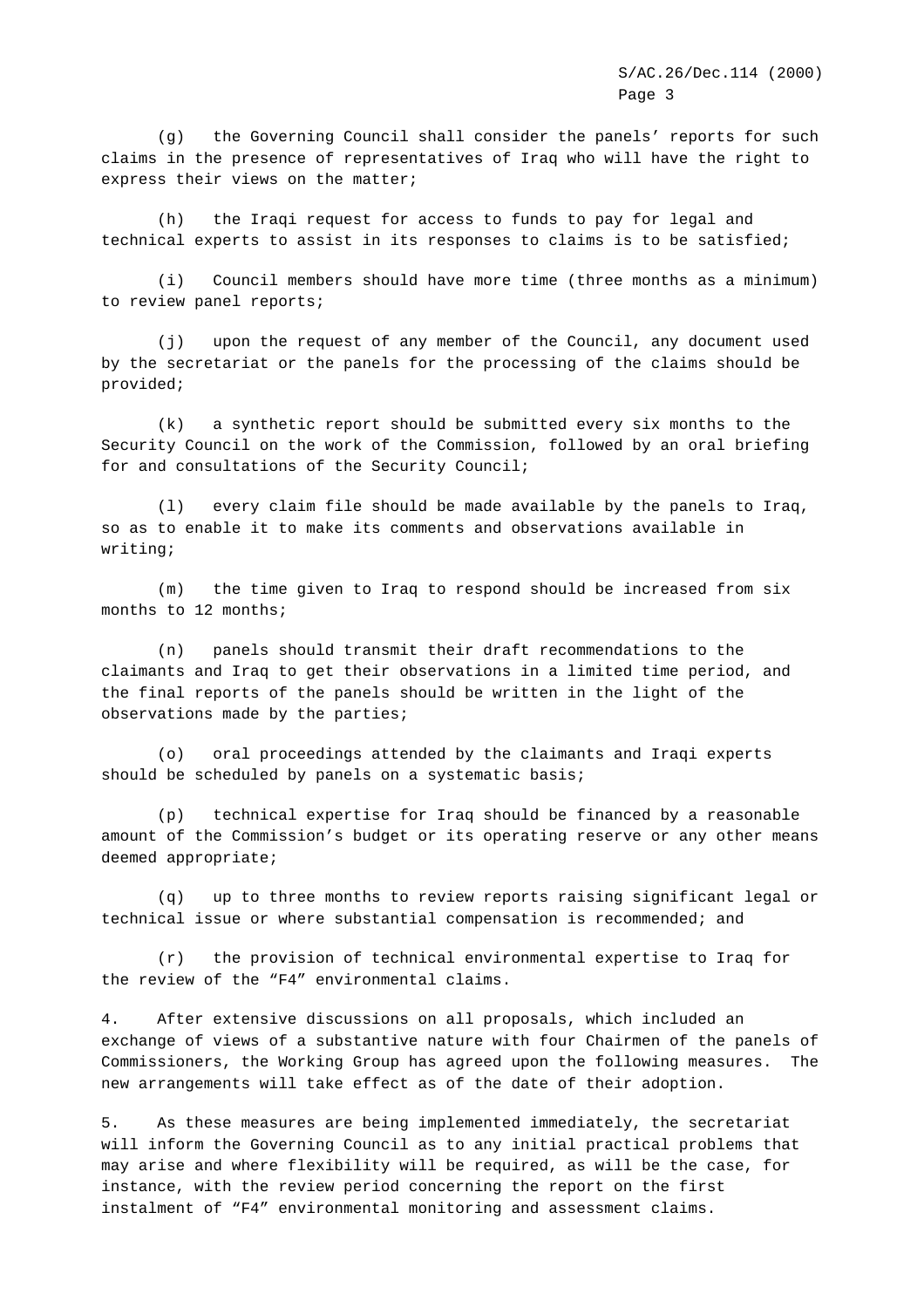#### I. TIME ALLOWED FOR THE REVIEW OF REPORTS

6. The current practice of the secretariat is to circulate the reports and recommendations of the panels of Commissioners to Governing Council members, in all official UN languages, at least 30 days in advance of a session. However, depending on the nature of the report, it may be necessary to circulate certain reports and recommendations in advance of this 30-day period. The language of article 40(3) of the Provisional Rules for Claims Procedure allows for such flexibility in the sending of reports by stating that reports must be circulated "at least 30 days in advance of the session".

7. In the opinion of the Working Group a three-month review period should be given to the following reports:

(a) those reports containing claims with a recommended value of USD 100 million or more, with the exception of claims falling outside the jurisdiction of the Commission;

(b) reports where new methodologies are elaborated; and

(c) reports that contain significant legal, factual and technical issues.

8. It is for the panels to assess in advance whether such legal, factual or technical issues exist. The secretariat will inform the Council in advance where the panels have made such conclusions as to the need to provide reports for the three-month review. In case a three-month period was not provided for in advance, the Council may decide to extend the review period to three months whenever it is of the opinion that a particular report contains significant legal, factual or technical issues.

9. The three-month review period will start to run from the time that the report is available in all official UN languages.

10. In order to assist the Council members in the review of the reports referred to in paragraph seven, the secretariat will make a presentation on the claims contained in those reports at the commencement of the three-month review period. The secretariat is encouraged to continue the current practice of providing explanations and information regarding recommended awards to the members of the Governing Council.

11. The Council members will use this additional time to facilitate a decision on the panel's recommendations at the Council session following the three-month period.

12. The panels of Commissioners will prepare a separate report for each claim with a recommended value of USD 1 billion or more.

13. The Governing Council encourages the panels to provide it in their reports, to the extent possible, with non-confidential factual and technical information that served as the basis of the panels' recommendations, thus facilitating the Council's review.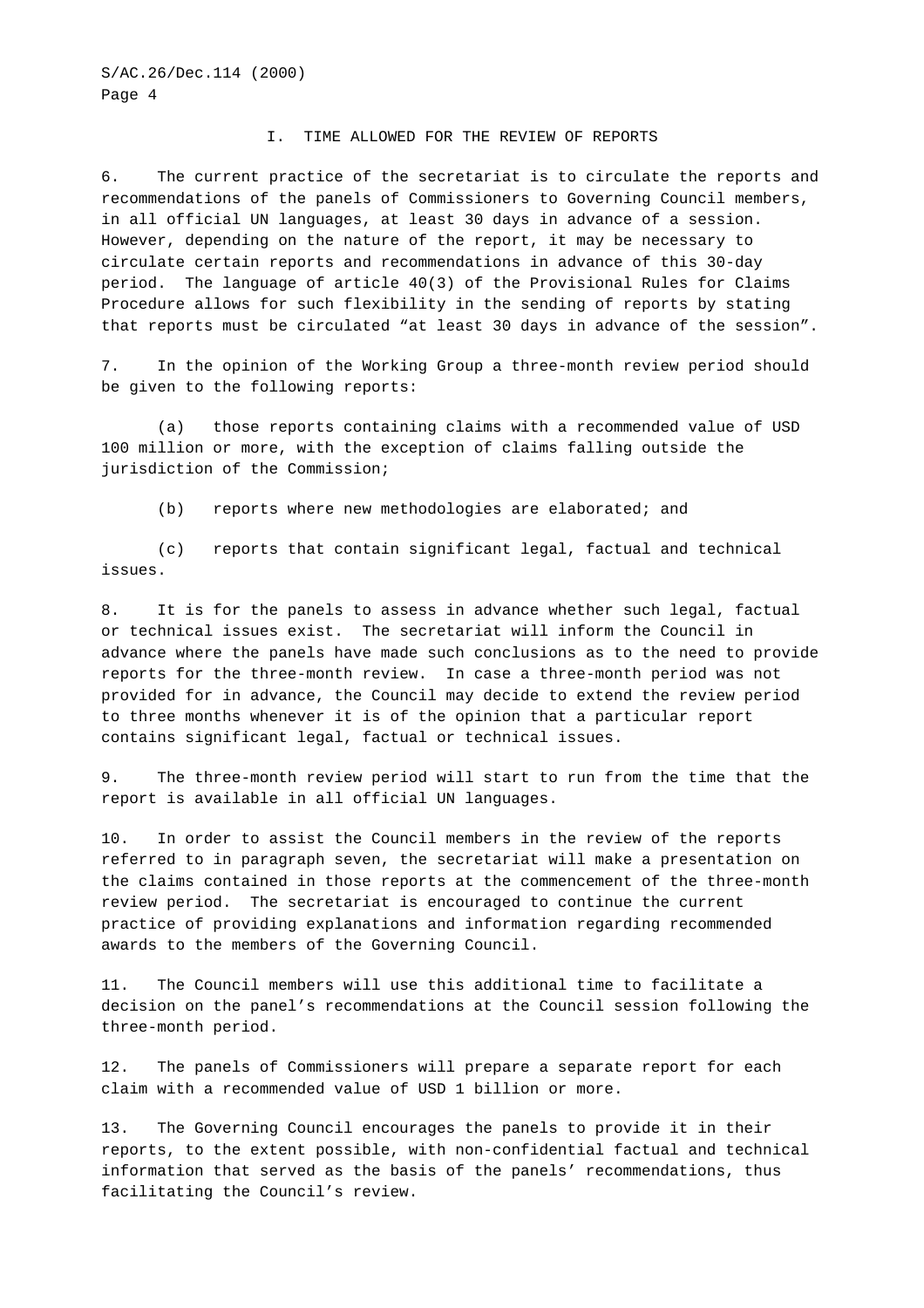# II. TRANSMISSION OF CLAIM FILES TO IRAQ

14. The secretariat provided a briefing to the Working Group on the current practice with respect to the classification of claims as being "unusually large or complex" and the transmission of claim files to Iraq, and outlined the criteria in a note that was distributed to members on 31 October 2000. It is the Working Group's understanding that the criteria used by the panels to determine whether to transmit a claim file to Iraq normally include:

(a) the Government of the Republic of Iraq is a party to a contract forming part of the subject matter of the claim; or

(b) if the situs of the alleged loss is in Iraq; or

(c) if the Panel determines that the transmission of the claim file will otherwise facilitate the Panel's verification and valuation of the claim; or

(d) the amount claimed is more than USD 100 million.

15. It is the understanding of the Working Group that, when the criteria referred to in paragraph 14 are fulfilled, as a practical matter, full claim files (consisting of the claim form, statement of claim and all of the documents provided by the claimant as attached to the statement of claim) are sent to Iraq unless such claims fall outside the jurisdiction of the Commission.

16. The Working Group is of the opinion that the discretion to send claim files to Iraq should remain with the panels of Commissioners. However, the panels are encouraged to continue to apply the existing criteria relating to the transmission of files to Iraq.

17. The Working Group would welcome the discussion of this issue by the Chairmen of the panels of Commissioners at their next annual joint meeting, to help ensure consistency in the transmission of files.

18. At the June 2000 session, the Governing Council authorized the panels to make claim files available to Iraq prior to the formal commencement of the review of an instalment of claims. This decision may allow for some flexibility in the application of the six-month response rule. The Governing Council encourages the panels to make use of this flexibility to the maximum extent possible. However, the Working Group recommends that an additional six months should be given to Iraq to respond to claims with an asserted value of USD 1 billion or more that have not yet been taken up by the panels, or are under preparation, with the exception of claims falling outside the jurisdiction of the Commission.

19. Iraq's written responses concerning the claims under consideration by the panel will be reflected by the panels in their reports.